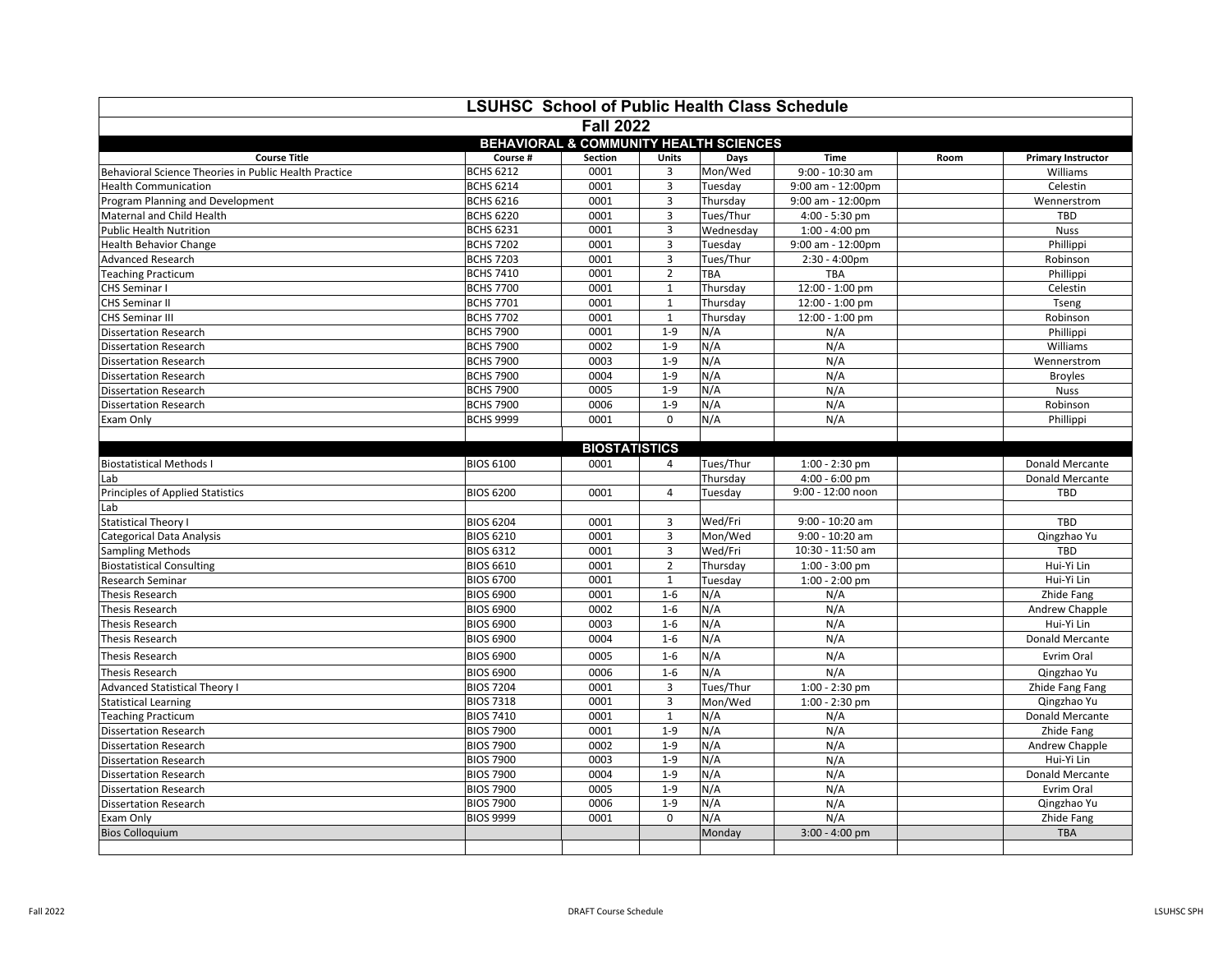| <b>ENVIRONMENTAL &amp; OCCUPATIONAL HEALTH SCIENCES</b>         |                                      |                        |              |            |                                |                                |                           |  |  |  |  |  |
|-----------------------------------------------------------------|--------------------------------------|------------------------|--------------|------------|--------------------------------|--------------------------------|---------------------------|--|--|--|--|--|
| <b>Course Title</b>                                             | Course #                             | Section                | Units        | Days       | <b>Time</b>                    | Room                           | <b>Primary Instructor</b> |  |  |  |  |  |
| Principles of Environmental Health                              | <b>ENHS 6238</b>                     | 0001                   | 3            | Mon/Wed    | $1:00 - 2:30$ pm               |                                | Hu/Harrington             |  |  |  |  |  |
| Occupational Health and Medicine                                | <b>ENHS 6239</b>                     | 0001                   | 3            | Tues/Thur  | 9:00 - 10:30 am                |                                | Katner                    |  |  |  |  |  |
| Traveler's Health and Tropical Medicine                         | <b>ENHS 6240</b>                     | 0001                   | 3            | Tuesday    | 1:00 - 3:45 pm                 |                                | Diaz                      |  |  |  |  |  |
| Air Quality, Air Pollution and Disperson Modeling               | <b>ENHS 6243</b>                     | 0001                   | 3            | Tues/Thur  | 10:30 am - 12:00 pm            |                                | Harrington                |  |  |  |  |  |
|                                                                 |                                      |                        |              |            |                                |                                |                           |  |  |  |  |  |
|                                                                 |                                      | <b>EPIDEMIOLOGY</b>    |              |            |                                |                                |                           |  |  |  |  |  |
| <b>Course Title</b>                                             | Course & Catalog #                   | Section                | <b>Units</b> | Days       | <b>Time</b>                    | Room                           | <b>Primary Instructor</b> |  |  |  |  |  |
| Principles of Epidemiology                                      | <b>EPID 6210</b>                     | 0001                   | 3            | Mon/Wed    | 10:30 - 11:30 am               |                                | Straif-Bourgeois          |  |  |  |  |  |
|                                                                 |                                      |                        |              | Friday     | 9:00 - 10:00 am                |                                |                           |  |  |  |  |  |
| <b>Cancer Epidemiology</b>                                      | <b>EPID 6222</b>                     | 0001                   | 3            | Tues/Thur  | 10:30 am - 12:00 pm<br>Trapido |                                |                           |  |  |  |  |  |
| Design and Analysis                                             | <b>EPID 6226</b>                     | 0001                   | 3            | Tues/Thur  | 9:00 - 10:30 am                |                                | Rung/Wu                   |  |  |  |  |  |
| Infectious Disease Epidemiology                                 | <b>EPID 6214</b>                     | 0001                   | 3            | Tues/Thur  | 4:00 - 5:30 pm                 |                                | Straif-Bourgeois          |  |  |  |  |  |
| <b>Advanced Epidemiology</b>                                    | <b>EPID 7200</b>                     | 0001                   | 3            | Mon/Wed    | $2:30 - 4:00$ pm               | Ferguson                       |                           |  |  |  |  |  |
| <b>Teaching Practicum</b>                                       | <b>EPID 7410</b>                     | 0001                   | $\mathbf{1}$ | N/A        | N/A                            |                                | Rung                      |  |  |  |  |  |
| Journal Club                                                    | <b>EPID 7700</b>                     | 0001                   | $\mathbf{1}$ | Friday     | 12:00 - 1:00 pm                |                                | Rung                      |  |  |  |  |  |
| Prospectus Development                                          | <b>EPID 7800</b>                     | 0001                   | $1 - 9$      | N/A        | N/A                            |                                |                           |  |  |  |  |  |
| Prospectus Development                                          | <b>EPID 7800</b>                     | 0002                   | $1 - 9$      | N/A        | N/A                            |                                |                           |  |  |  |  |  |
| <b>Dissertation Research</b>                                    | <b>EPID 7900</b>                     | 0001                   | $1 - 9$      | N/A        | N/A                            |                                |                           |  |  |  |  |  |
| <b>Dissertation Research</b>                                    | <b>EPID 7900</b>                     | 0002                   | $1 - 9$      | N/A        | N/A                            |                                |                           |  |  |  |  |  |
| <b>Dissertation Research</b>                                    | <b>EPID 7900</b>                     | 0003                   | $1 - 9$      | N/A        | N/A                            |                                |                           |  |  |  |  |  |
| Exam Only                                                       | <b>EPID 9999</b>                     | 0001                   | $\Omega$     | N/A        | N/A                            |                                |                           |  |  |  |  |  |
|                                                                 |                                      |                        |              |            |                                |                                |                           |  |  |  |  |  |
|                                                                 | HEALTH POLICY AND SYSTEMS MANAGEMENT |                        |              |            |                                |                                |                           |  |  |  |  |  |
| <b>Course Title</b>                                             | Course #                             | Section                | <b>Units</b> | Days       | <b>Time</b>                    | Room                           | <b>Primary Instructor</b> |  |  |  |  |  |
| Health Services Administration & Management                     | <b>HPSM 6268</b>                     | 0001                   | 3            | Tues/Thur  | $2:30 - 4:00$ pm               |                                | Chiu                      |  |  |  |  |  |
| Financial Management and Accounting in Healthcare Organizations | <b>HPSM 6270</b>                     | 0001                   | 3            | Tues/Thur  | 10:30 am - 12:00 pm            |                                | Honore                    |  |  |  |  |  |
| Leadership in Healthcare Organizations                          | <b>HPSM 6276</b>                     | 0001                   | 3            | Thursday   | $4:00 - 7:00$ pm               |                                | TBD                       |  |  |  |  |  |
| Health Policy and Law                                           | <b>HPSM 6288</b>                     | 0001                   | 3            | Tuesday    | 4:00 - 7:00 pm                 |                                | Culbertson                |  |  |  |  |  |
|                                                                 |                                      |                        |              |            |                                |                                |                           |  |  |  |  |  |
|                                                                 |                                      | <b>MPH</b>             |              |            |                                |                                |                           |  |  |  |  |  |
| <b>Course Title</b>                                             | Course #                             | Section                | <b>Units</b> | Days       | <b>Time</b>                    | Room                           | <b>Primary Instructor</b> |  |  |  |  |  |
| Foundation and Ethics in Public Health                          | <b>PUBH 6150</b>                     | 0001                   | 1            | Monday     | 2:30 - 3:30 pm                 |                                | <b>Brisolara</b>          |  |  |  |  |  |
| Public Health Program Development                               | <b>PUBH 6160</b>                     | 0001                   | $\mathbf{1}$ | Wednesday  | 2:30 - 3:30 pm                 |                                | Smith                     |  |  |  |  |  |
| Public Health Program Development (MD/MPH only)                 | <b>PUBH 6160</b>                     | 0002                   | $\mathbf{1}$ | Monday     | 4:00 - 5:00 pm                 |                                | Smith                     |  |  |  |  |  |
| <b>Practice Experience</b>                                      | <b>PUBH 6800</b>                     | 0001                   | 3            | Wednesday  | 8:00 - 9:00 am                 |                                | Williams                  |  |  |  |  |  |
|                                                                 |                                      |                        |              |            |                                |                                |                           |  |  |  |  |  |
| <b>Course Title</b>                                             | Course #                             | <b>BSPH</b><br>Section | Units        | Days       | <b>Time</b>                    | Room                           | <b>Primary Instructor</b> |  |  |  |  |  |
|                                                                 |                                      |                        |              |            |                                |                                |                           |  |  |  |  |  |
| Introduction to Public Health                                   | <b>BSPH 3100</b>                     | 0001                   | 3            | N/A        | N/A<br>N/A                     | <b>REMOTE</b>                  | Levitzky<br>Priddy        |  |  |  |  |  |
| Writing for Public Health Professionals                         | <b>BSPH 3102</b>                     | 0001                   | 3            | N/A        |                                | <b>REMOTE</b>                  |                           |  |  |  |  |  |
| <b>Essential Global Public Health</b>                           | <b>BSPH 3200</b>                     | 0001                   | 3            | N/A        | N/A                            | <b>REMOTE</b>                  | Trapido                   |  |  |  |  |  |
| <b>Introduction to Biostatistics</b>                            | <b>BSPH 3300</b>                     | 0001                   | 3<br>3       | N/A<br>N/A | N/A<br>N/A                     | <b>REMOTE</b>                  | Lin                       |  |  |  |  |  |
| Introduction of Environmental Science                           | <b>BSPH 3400</b>                     | 0001                   |              |            |                                | <b>REMOTE</b>                  | Hu                        |  |  |  |  |  |
| Climate Change - a Public Health Perspective                    | <b>BSPH 4400</b><br><b>BSPH 4500</b> | 0001<br>0001           | 3<br>3       | N/A<br>N/A | N/A<br>N/A                     | <b>REMOTE</b><br><b>REMOTE</b> | Hu<br>Thomas              |  |  |  |  |  |
| Project Assessment and Implementation                           | <b>BSPH 4402</b>                     | 0001                   | 3            | N/A        | N/A                            | <b>REMOTE</b>                  | Katner                    |  |  |  |  |  |
| <b>Environmental Justice</b><br>Outbreak!                       | <b>BSPH 4704</b>                     | 0001                   | 3            | N/A        | N/A                            | <b>REMOTE</b>                  | Levitzky                  |  |  |  |  |  |
|                                                                 | <b>BSPH 4602</b>                     | 0001                   | 3            | N/A        | N/A                            | <b>REMOTE</b>                  | Culbertson                |  |  |  |  |  |
| Public Health Organizations and Leadership                      | <b>BSPH 4702</b>                     | 0001                   | 3            | N/A        | N/A                            | <b>REMOTE</b>                  | Berens                    |  |  |  |  |  |
| <b>GIS and Public Health</b>                                    |                                      |                        |              |            |                                |                                |                           |  |  |  |  |  |